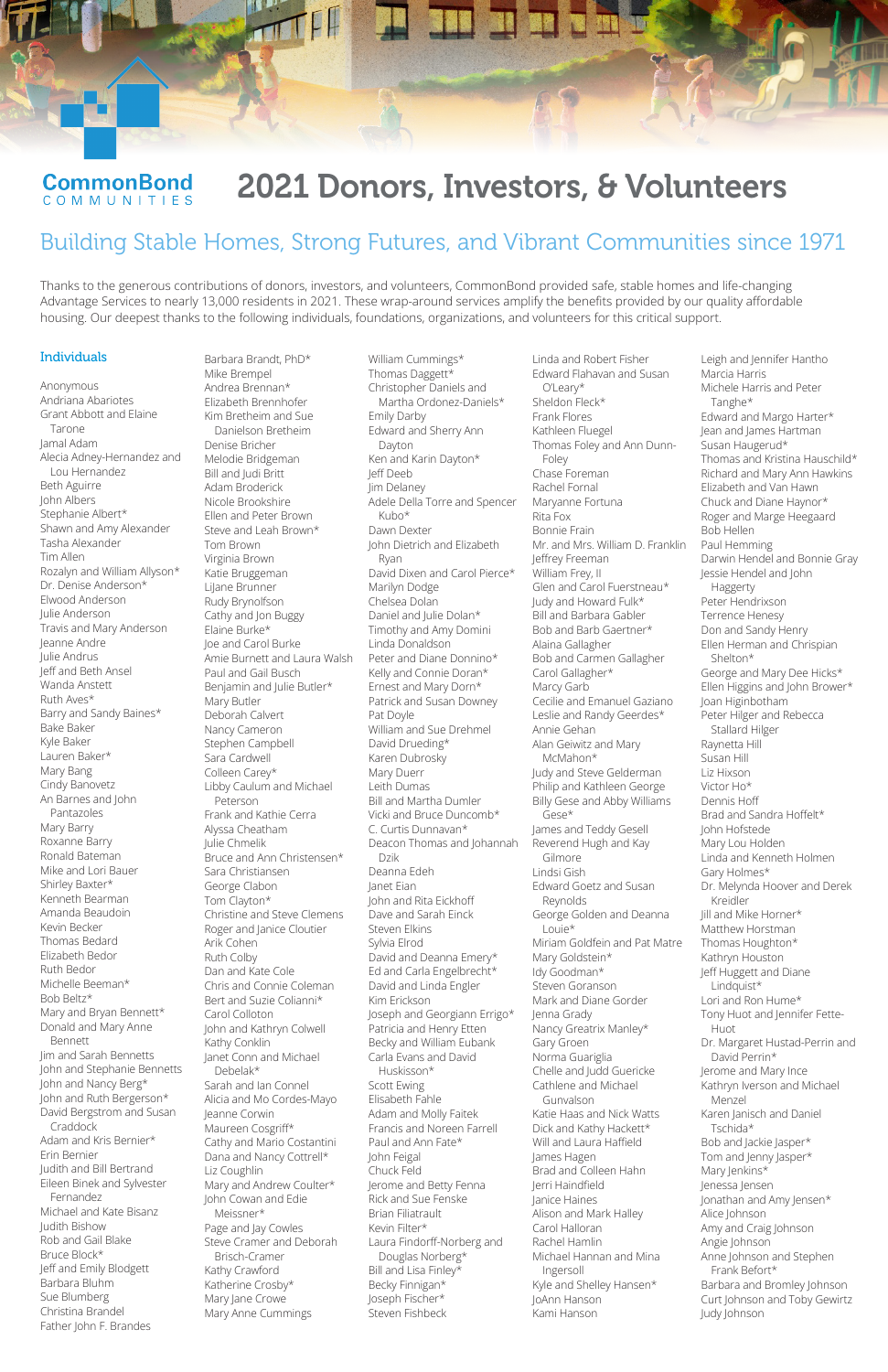Rod and Lil Johnson Tom and Heather Johnson Michelle Jones Philip and Susan Jones\* Frank and Judy Jossi Thomas Joyce\* Jerome and Rose Jungquist Paul Jungquist\* JoAnna Justiniano Ronald Kalin Janet Kane\* Lisa Kane and Kieran Folliard\* Michael Kane\* Kantrowitz Family Shirley and Arnold Kaplan Susan Kaplan Robert Karasov and Hanna Bloomfield\* Gina and Kurt Kastel Roger and Patricia Katzenmaier\* Polly Kegler Robyn Kellogg Trish Kelly\* Carrie and Gary Kemp Kim Keprios Jill Keuler Allie Killion Ann Kincaid Shauna Kirkham Sarah Kline-Stensvold and James Stensvold\* Katie Klug George and Marillyn Knuteson Leisa Knych-Johnson Cindy and Dan Koch\* Edward Kodet Marie Koehler Beth Kohler Michelle Kollins Larry Koshiol Connie Kozlak Frances Kozlowski Jennifer Kray Ginny Kremer\* Barb Kriesel Douglas and Beate Krinke Chad Kruegger Kristen Kvalsten Roxanne and Timothy Lackas George and Carol Lang\* Tom Lano Jeffrey Larkin Holly Larochelle Michael Larsen Jason Larson Mark and Karen Larson Mert and Pat Lassonde Wade and Renee Lau\* Karen and Will Law\* Rebecca Lawrence Laurel Learmonth Eric and Laurel Lein Eric and Mary Lind\* Maggie Lindberg and Mike Hansel Nathaniel Lindley Dana Lindsay Carolee Lindsey Ben Line Andy Litecky James Lockhart and Janie Mayeron\* Joshua Love Elizabeth Lundstrom Kristi Luzar Richard and Marlys Lynch \* Robert and Shelley Lynch\* Terry and Debra Lynner John and Barbara Lynskey Joseph and Devota Madrano Derek and Kristin Madsen\* Catherine and David Magnuson Elka Malkis Barry and Eileen Mandel\* Tyler and Megan Manning Laurence Margolis Peter and Janis Martin Patrick and Karin Mascia

Daniel Mason Austin and Lisa Mautz\* John McDonald Virginia Claessens McDonald Katie McDonnell Reverend Kevin McDonough Shaun McElhatton and Catherine Spaeth Hugh McElroy\* Richard and Joyce McFarland\* Larry McGough Thomas and Susan McGuire\* Genevieve McJilton Sarah McKenzie and Mark Conrad Tom and Mary McKeown\* Patrick McMullen and Kathryn Burk\* Jim and Jennie McQuillan Ronald and Kathleen Meinhardt Beth Menninga Jesse Menton Al Merati Jacqueline Meyer David and Kathy Michaelson Mathias Bell and Mikaela Robertson Steven Miles Tim and Mary Miley\* Douglas and Martha Miller\* Lee and Anne Miller Gail Milstein\* Guy and Patsy Mingo\* Lucy Mitchell Chad Miyamoto Andy Mobley and Loretta Kimmet-Mobley Cindy Moews Mary Lou Mohn Anthony and Erika Molaro Jean Montgomery Mark Moorhouse\* Alice Moormann Sita and Andrew Morantz\* Dana Morris Addie Mrosla Brian Mulcahy\* Ann Mulholland David and Yvette Mullen\* Susan Murakami Laura Murphy Michele and Kevin Myers\* Phyllis and Thomas Myers Charles Nauen and P.J. Pofahl\* J. Thomas and Janet Nelson\* Mark Nelson Torrey Nelson Joel and Patti Newby Mike and Debra Newman Richard and Nancy Nicholson\* Amy Nishide Terrance and Bette Noble\* Patricia Noren Charles and Karilyn Norton\* Richard and Ruth Nubson Ron Nutting Jerry and Lynnae Nye Gary and Mary O'Brien\* Dorothy Ollmann Jennifer Olson Scott Olson Thomas Oman Charles and Margaret Opp Tonja Orr\* Arbor Otalora-Fadner Clifford Otten\* Marco Ovikian Eduardo and Susanne Padilla\* Mike and Laurie Padilla Brian and Julia Palmer Kurt Palmer Timothy and Susan Palmer\* Mary Jane and Bruce Pappas Bill and Anne Parker\* Charles and JoAnne Parsons Kent and Lorie Paulson Jil Pawlak Anne and Tom Peacock\* Mike Peak

Juanita Pekay Patricia Perell\* Mary and John Periolat Joyce Perrin\* Daniel Perschau Fern Peterson Kathryn Peterson Michael and Martha Pettee Shari Peyser Timothy Picchiarini Julie and Bob Pink Charles Platt Linda Platt Robert Plouff Julie and Leo Poehling Michelle and Bill Pohlad\* Kenneth Pomerantz and Laura Liu\* Renee and Michael Popkin Jane Potish Paula Prahl Gene and Judy Probst Juliana and Ken Pronovici Jeff Prouty\* Roger Purdy April Quast Mark Rabinovitch Joy Ranft Louise and Jeremy Raths Mark and Karen Rauenhorst\* Pat and Mary Regan\* Tim Regan Mr. and Mrs. Neil Reichenberg Paul Reichenberg Diana and James Reinke John Remakel Megan and Roger Remark\* Carleen Rhodes and Byron Gilman\* Sean and Kate Rice\* Karen Riegle John and Cathy Ries Leo Ries and Marie Kingsbury Thomas and Mary Beth Ries Angela Riley\* Mary Ritten Jennifer Roach Julia W. Robinson Tamera Robinson Pam and David Rochlin Jessica Rogin Jonathan Rogin Seth Rogin Patricia Ronning Karen Roosen Maria and John Rosengren Stan Ross Michael Rossi Ben Rousu Steve and Trish Rowley Barbara Ruddick Ann Ruff and John Cooper\* Katie Ruff Mark and Lisa Ruff Edwin and Jennifer Ryan\* Jean Rydell\* Andrew Sacchetti David and Nancy Sadler Terry and Barb Sarazin\* Arline Satrom Bradley and Peggy Schafer\* Ted Schatz\* Michael Scheinholtz Roger and Irma Scherer Annie Schiferl Wayne and Deborah Schiferl\* Chris Schindler Marty Schirber Ann Schley Stephen and Doris Schmaltz Kathy Schmidlkofer Deidre Schmidt and Dean Crowell\* Tyler Schmidtz Beth and Terry Schneider\* Eric and Jill Scholtz Wendy Schoppert Matt and Jean Schriner\* Jenna Schuder Carol Schuette

Jennifer Schultz Brad Schulz and Lisa Clark Linda Schwab Joe and Cyndi Schwenker Jon Schwierzewski Elizabeth Scribner Emily Seddon Marsha Sehler\* Dan Sell John Selstad Toby Shafer Allison Shaver Angela Shepard Chris Sherman Alan and Janice Silver Keri Silvernagel and Todd Sundboom Noah and Kara Simmet\* Tony Simmons Kent Simon John Sipes Kristin Skaar Richard Skemp Angie and Carl Skildum\* James and Judy Sloan Dustin and Nicole Sly Jean Smidt James Solem and Ana Moreno Peter Somers Alec Soth\* Roxy Soth\* Ellen Sovik Peter Spokes\* Joel Spoonheim and Lani Willis\* John St. Andrew Warren and Mary Lynn Staley\* Jonathon Stark Jill Steeves Nan Steger Rick and Amy Steinhauser\* Ben and Mary Stephens\* John Stern\* Eva and Richard Stevens\* Tyler and Sarah Stevenson Donna Stevermer Pat and Beth Stockhaus Leah Stockstrom Duncan Storlie Jeffrey Strand and Kim Jeppesen Dale and Mary Streier Kimberly Strickland Linnea Stromberg-Wise Kevin and Jennifer Sullivan\* Shelley Sullivan Schroeter Steve Sundberg\* Rob and Mary Super Tom Swain Paul Sween\* Sheila Swift Joan Tannenbaum Derek Taylor Pondie and Mark Taylor\* Nikki and Paul Telander Nancy Tellett-Royce and Jeffrey Royce Amanda and Mark Tempel Karen Terry Jennifer Thao Terri Thao and Cheng Vang Lisa Thompson\* Steve and Jeanne Thompson Douglas Thomson Peter Thoreen and Janet Marshall-Thoreen\* Mary Tingerthal and Conrad Soderholm\* Joseph and Dorothy Trepanier Jane and Paul Tschida Nina and John Tuttle\* Ashlea Tysk Rita Urbanek\* Sher Van Fossan Grant and Jennifer Varo Steve and Pam Vestal\* Kathy and Jeff Vigil Karen Viskochil\* Thomas von Sternberg and Eve Parker\*

James Vos\* Allison Vu Barry and Kelly Vulcan\* Walter and Connie Waffensmith Tom Wagamon Mary Wagner and Bill Moore\* Robert Waibel Daphne Walmer Ann Wanchena Lori Ward\* Cassie Warner Claudia Wasserman Zachariah Weber Mr. and Mrs. Max Weinberg Holly and Don Weinkauf Aaron Weisberg Chris Welsh and Susan Steger-Welsh\* William Wernz and Ann Hart-Wernz\* Raymond Wey and Sally Moran\* John and Annette Whaley Richard and Debra Wicka\* Sunny Wicka\* Richie and Gisell Wien Joseph and Mary Wild Crea Robin Ann Williams and Paul Filiatrault\* Jane Windmeier\* Jane Winograd Isaac Wipperfurth Daniel Wiswell Robert Wiswell Jamie and Yvette Woell\* Irma Yepez Klassen Stephen Youlan Jerry and Julia Young\* Rod Young Denise Zaske\* Lin Zhou Steven and Susan Zimmerman\* Gayle and David Zoffer Admiral Jeff Zuckerman

*\* denotes President's Circle members who donated \$1,000 or more in 2021.*

# **Organizations**

3M Foundation Abbott Laboratories Abriter Law Allianz Life Insurance Company of North America Allina Health System Amazon Smile American Family Insurance Dreams Foundation American Indian Community Development Corporation American Masonry Restoration Ameriprise Financial Bank Hugh J. Andersen Foundation Fred C. and Katherine B. Andersen Foundation L&N Andreas Foundation Associated Banc-Corp Associated Mechanical Contractors, Inc. B&H Way Foundation The Bank of America Charitable Foundation Bank of the West Bell Bank Benevity Bercom International The Lillian Wright and C. Emil Berglund Foundation The Black Hills Area Community Foundation BMO Harris Douglass Brandenborg Family Foundation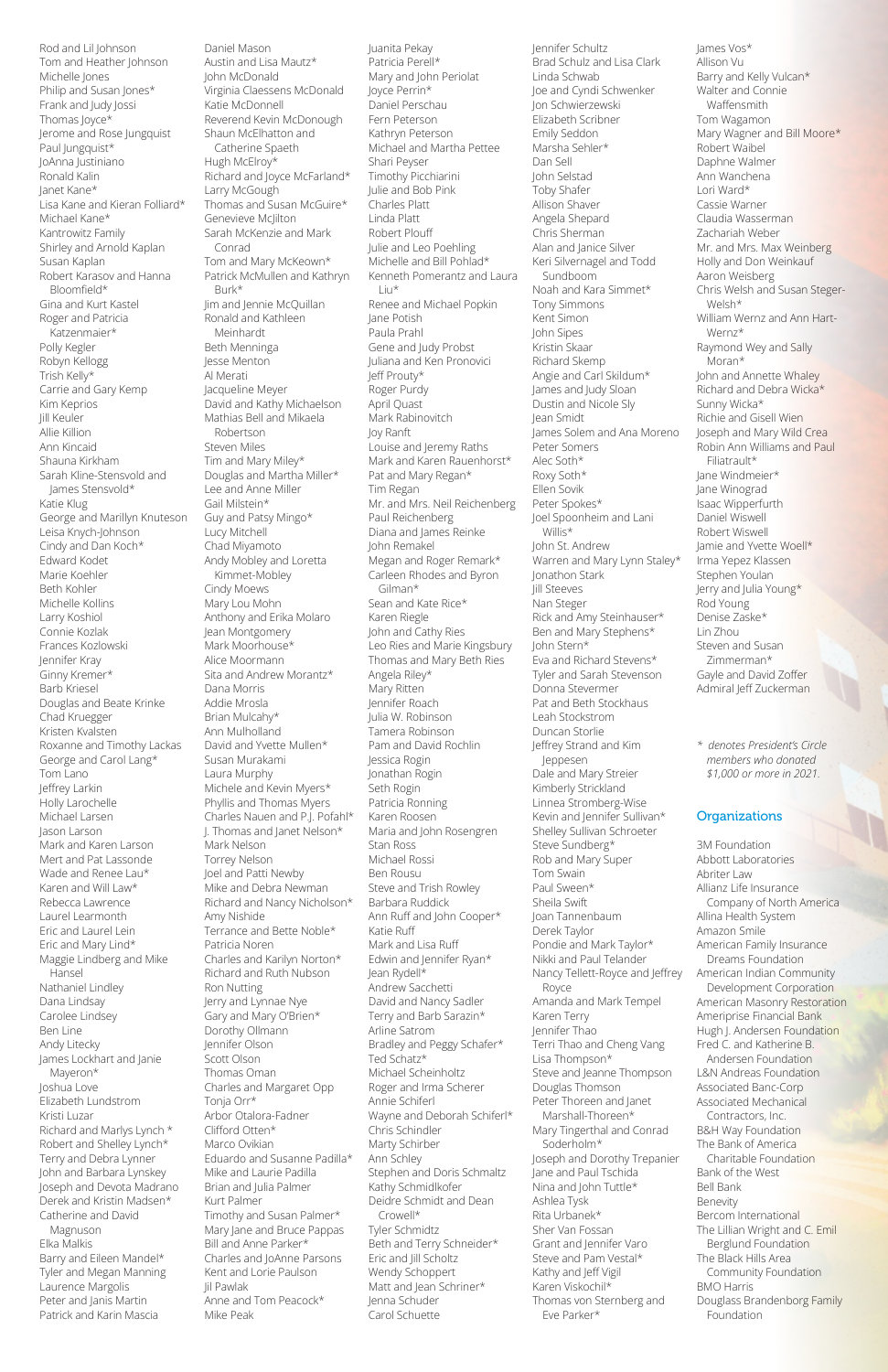*We have made every effort to ensure the accuracy of this list. If you believe there is an error, please contact us at: donor-reply@commonbond.org*

Bremer Bank Otto Bremer Trust Bridgewater Bank Margaret A. Cargill Foundation Catalyst Construction Cedar Valley United Way The CenterPoint Energy Foundation Charlson Foundation Jerome J. and Ursula Choromanski Family Foundation Clean Response Cobb Strecker Dunphy & Zimmermann Colliers International Community Foundation of Greater Dubuque Community Foundation of Marshall County Delta Dental of Minnesota Dennis Environmental Operations Diversified Waste Solutions Dominium Dominium Partners Charitable Fund, LLC Doran Companies Dose Health The Jaye F. and Betty F. Dyer Foundation Dynamic Fire Protection Ecolab Ecolab Foundation Enterprise Enterprise Community Investment, Inc. Finishing Touch Plus Founders Properties, LLC Frana Companies, Inc. Frerichs Construction George R. Wolff VFW Post #425 Gilligan Foundation Good Leadership Enterprises Great Western Bank Greater Milwaukee Foundation Hamernick Decorating Hays Companies HD Supply Hennepin County Holmes Murphy & Associates, LLC Homeco Insulation, Inc. Housing Partnership Network HRK Foundation Huntington Bank Foundation Husch Blackwell LLP J-Berd Companies J. Becher & Associates The Javelin Group, Inc. JLL Capital Markets Josephine Lawrence Hopkins Foundation JTVF Rapid City Area Affordable Housing Fund Kaas Wilson Architects Kirtland Electric KONE Kopp Family Foundation Kraus-Anderson Companies The Krisbin Foundation Trust KVG Building Corp LHB, Inc. Local Initiatives Support Corporation Loffler Companies, Inc. LVC Companies, Inc. Mahoney MAPE Local 301 Marbrook Foundation Margaret Rivers Fund Marsden Holding Marsh and McLennan Maxxon Floor Technologies The McKnight Foundation MedCraft Healthcare Real Estate Medtronic The Medtronic Foundation

E.A. Michelson Philanthropy Minneapolis Holding Company, LLC Minnesota State Arts Board Morgan Stanley Mulcahy Nickolaus, LLC National Equity Fund, Inc. The Ned and Berney Foundation of the Morgan Stanley Charitable Impact Funding Trust NeighborWorks America Network for Good Nokomis Heights Lutheran Church Northland Concrete and Masonry NorthMarq Capital, Inc. O'Brien-Staley Partners Old National Bank Opus Corporation Opus Foundation Orfium Pella Commercial Windows and Doors Pine Bend Paving, Inc. Plunkett's Pest Control Pohlad Family Foundation Preferred Properties, Inc. Ramsey County Ramsey Hill Association RBC Wealth Management RC Smith Company RCS Construction Regions Hospital Renovation Systems, Inc. The Rodman Foundation Room & Board Saint Paul's Monastery Richard M. Schulze Family Foundation Securian Financial Foundation SEI Private Trust Company SFM Mutual Insurance Company Shaw/Stewart Lumber Co. The Sheltering Arms Foundation Sherman Associates Sherwin Williams Sisters of Mercy Patrimony Mutual Sit Investment Associates Foundation Nancy Somers Family Foundation Southeast Seniors Stantec Consulting Services Inc. State of Minnesota Stephen Perry Smith Architects, Inc. Stewards of Affordable Housing for the Future Stonehouse Pictures Synchrony Financial Taft Stettinius & Hollister LLP Target Foundation Trellis U.S. Bancorp U.S. Bank Foundation U.S. Department of Housing and Urban Development Unitarian Universalist Association United States Mechanical, Inc. United Way of Goodhue, Wabasha & Pierce Counties United Way of Greater Milwaukee UnitedHealth Group USI Insurance Value Plus Flooring John T. Vucurevich Foundation Warner's Outdoor Solutions, Inc. Watson-Forsberg Company Weis Builders Wells Fargo

Wells Fargo Foundation Minnesota Wildlife Management Services, Inc. Winthrop & Weinstine, P.A. Xcel Energy Foundation Youthprise Zilber Family Foundation Zilber Property Group

### Gifts in Memory

**Cynthia Boes** Lori and Ron Hume

**Gretchen Butler** William and Sue Drehmel

**Rich Dennis** Denise Zaske

**Chris Gallagher** Michael Larsen

**Larry Holland** Julie and Bob Pink

**Eric House** Barbara Bluhm

**Stacey Morgan** Nathaniel Lindley

**Mary Jo Richardson** Frances Kozlowski

**Mary Ruff** John and Nancy Berg Louise and Jeremy Raths Katie Ruff

**Saint Francis of Assisi** Nancy Mclaughlin

**Ricky Weiss** Darwin Hendel and Bonnie Gray

**Daunte Wright** Kathleen Fluegel

# Gifts in Honor

**Cecile M. Bedor** Jeff and Emily Blodgett Kim Keprios

**Jim Bennetts** John and Stephanie Bennetts Sarah and Ian Connel

**Cindy Dziubak** Daniel and Julie Dolan

**Adam Faitek** Angie Johnson

**Shannon Hoff** Dennis Hoff

**Erin Jeske** Jennifer Roach

**Benjamin Kaplan** Anonymous Beth Aguirre Judith Bishow Arik Cohen Emily Darby Chuck Feld Nancy Fink Andrew Firth Rachel Fornal

William Franklin Marcy Garb Terrence Henesy Susan Hill Dr. B. Hinitz Curt Johnson and Toby Gewirtz David Kantrowitz Kantrowitz Family Susan Kaplan Pamela Liss Barry Luroe Joseph and Devota Madrano Al Merati Amy Nishide David Novick Gail Ostro Shari Peyser Neil Reichenberg Paul Reichenberg Seth Rogin Jonathan Rogin Jessica Rogin Michael Scheinholtz Jodi Sears

Toby Shafer Joan Tannenbaum Max Weinberg Aaron Weisberg Jane Winograd David Wolf Gloria Wolfson

**Elliot Kohler** Beth Kohler

**Bob Lynch** David and Linda Engler

**Kim Mrosla** Addie Mrosla

**Laura Myers** Phyllis and Thomas Myers

**Ed Padilla** Sue Blumberg Terry and Debra Lynner

**Val Spencer** Kim Keprios

**Dillon Titcomb and Mackenzie Moll** Julie Andrus Bake Baker Dana Lindsay Lucy Mitchell

Elizabeth Scribner

**Kayla and Ryan Trapp** Anonymous

**Joseph Walz** Patricia Noren

**Tara Weber** Zachariah Weber

**Richard Wicka** Charles Nauen and P.J. Pofahl

*Note: The name in bold is the person(s) being remembered or honored.*